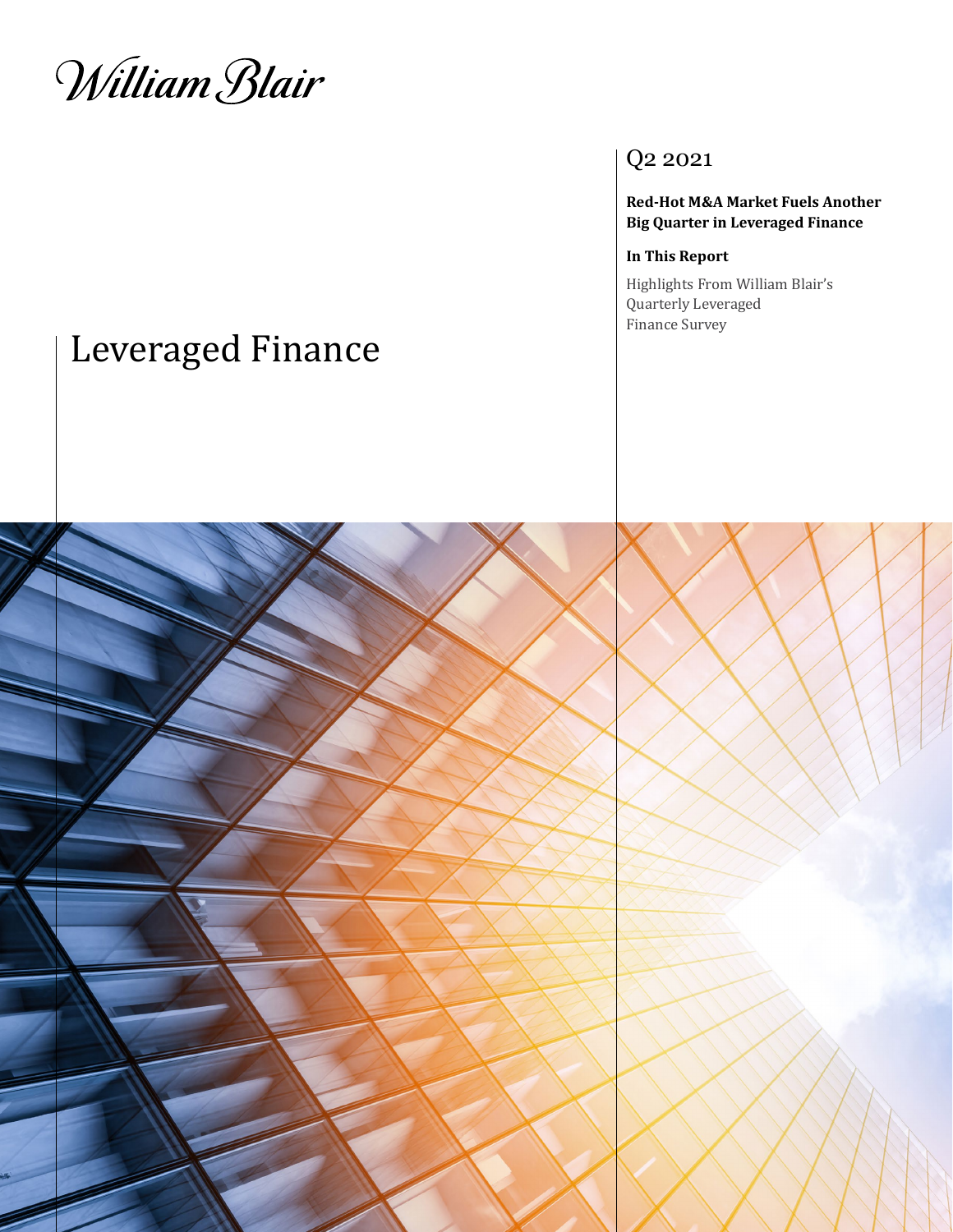## Red-Hot M&A Market Fuels Another Big Quarter in Leveraged Finance

Demand for leveraged loans remained extremely strong during the second quarter, with market conditions shifting further in borrowers' favor

After recording an all-time high for institutional loan volume in the first quarter, the U.S. leveraged finance market kept its momentum in the second quarter with \$145.8 billion of institutional loan volume. M&Arelated issuance was the main driver once again, accounting for 58% of the total volume; the \$83.9 billion in M&A-related issuance is the secondhighest quarterly total on record.

Market conditions continued shifting in borrowers' favor in the second quarter. William Blair's Leveraged Lending Index rose above 4.0 for the first time in two years (5 is the most borrower-friendly conditions imaginable), and more than 65% of the respondents to William Blair's Leveraged Finance Survey indicated that they made concessions to win a deal during the second quarter that they would not have made historically.

Results from our survey reflect other trends shaping leveraged finance activity in 2021. Lenders identified several factors that could significantly affect the market in the second half of the year, led by inflation, Fed activity, tax law changes, and surging COVID cases. ESG issues have also become much more of a focus, with 74% of lenders indicating that their firms have already implemented ESG policies and another 15% stating that their firms are currently evaluating ESG policies.

Please do not hesitate to reach out if you have questions about what we are seeing in today's market or other credit-related topics you would like to discuss in more detail.



3Q17 4Q17 1Q18 2Q18 3Q18 4Q18 1Q19 2Q19 3Q19 4Q19 1Q20 2Q20 3Q20 4Q20 1Q21 2Q21

1 = Most Lender-Friendly; 5 = Most Borrower-Friendly

(1) Weighted average lender response to the question, "On a scale of 1 to 5, how would your firm rate today's lending environment?"



Source: William Blair Proprietary Mid-Market LBO Financing Database

(2) Limited number of proposals received during 2Q20 due to initial shock of COVID-19 pandemic.

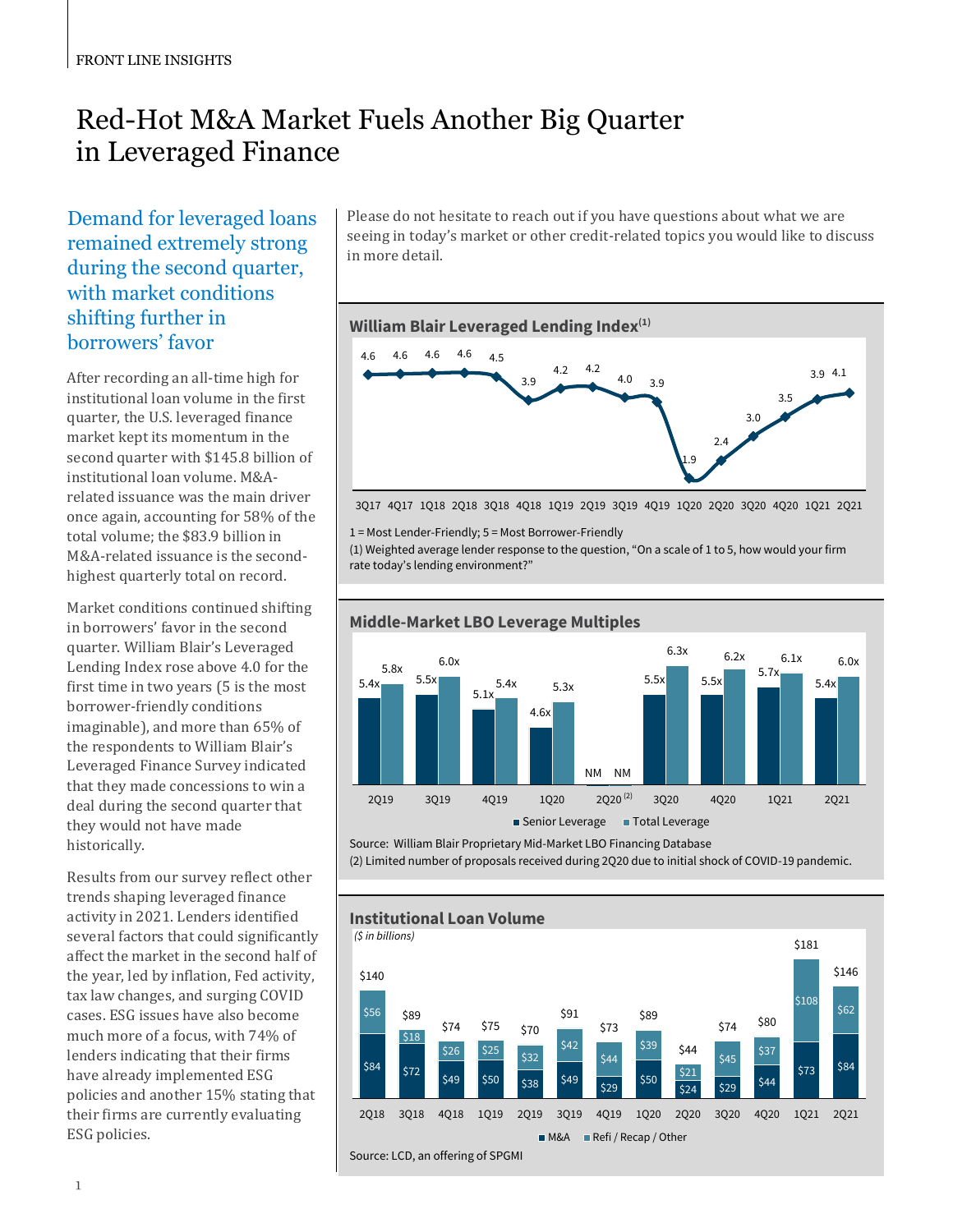# 5% 39% 55% Increase **Remain the Same** Decrease

#### **During 2Q21, did pricing for your primary debt offering?**



## Leveraged Finance Survey

Each quarter William Blair surveys middle-market leveraged finance professionals representing leading credit funds, BDCs, finance companies, commercial banks, and other credit providers to measure sentiment in the leveraged finance market. The data reflect responses from the approximately 60 leveraged financed professionals who participated in the survey this quarter.





#### **For transactions involving a private equity sponsor, what is the minimum equity contribution you require?**



(1) 27% of respondents indicated they require >40%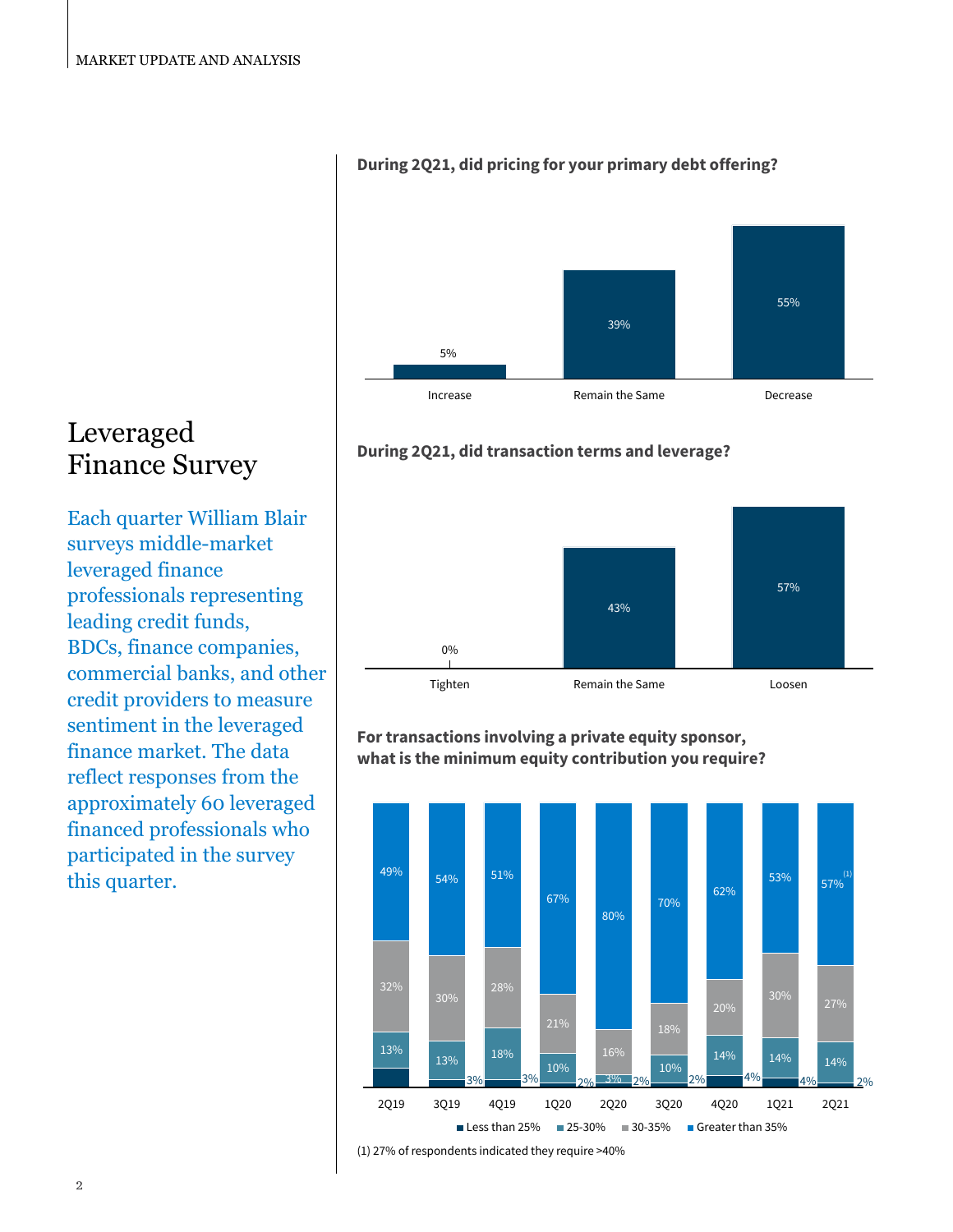

#### **During 2Q21, did you make borrower-friendly concessions you historically would not have to win a deal?**

**Assuming your firm's pre-COVID rating was a 5, how would you rate the aggressiveness of your firm's approach to new debt opportunities today?**



#### **Average Rating by Quarter**

| ___<br>___<br>2Q20 | 3Q20           | 4Q20 | 1Q21 | 2Q21 |
|--------------------|----------------|------|------|------|
|                    | $\cdot$ $\sim$ | ۱Д   | 67   | 6.6  |

#### **Compared to your firm's pre-COVID hold sizes,**

**what have you observed regarding your firm's current maximum hold size?**

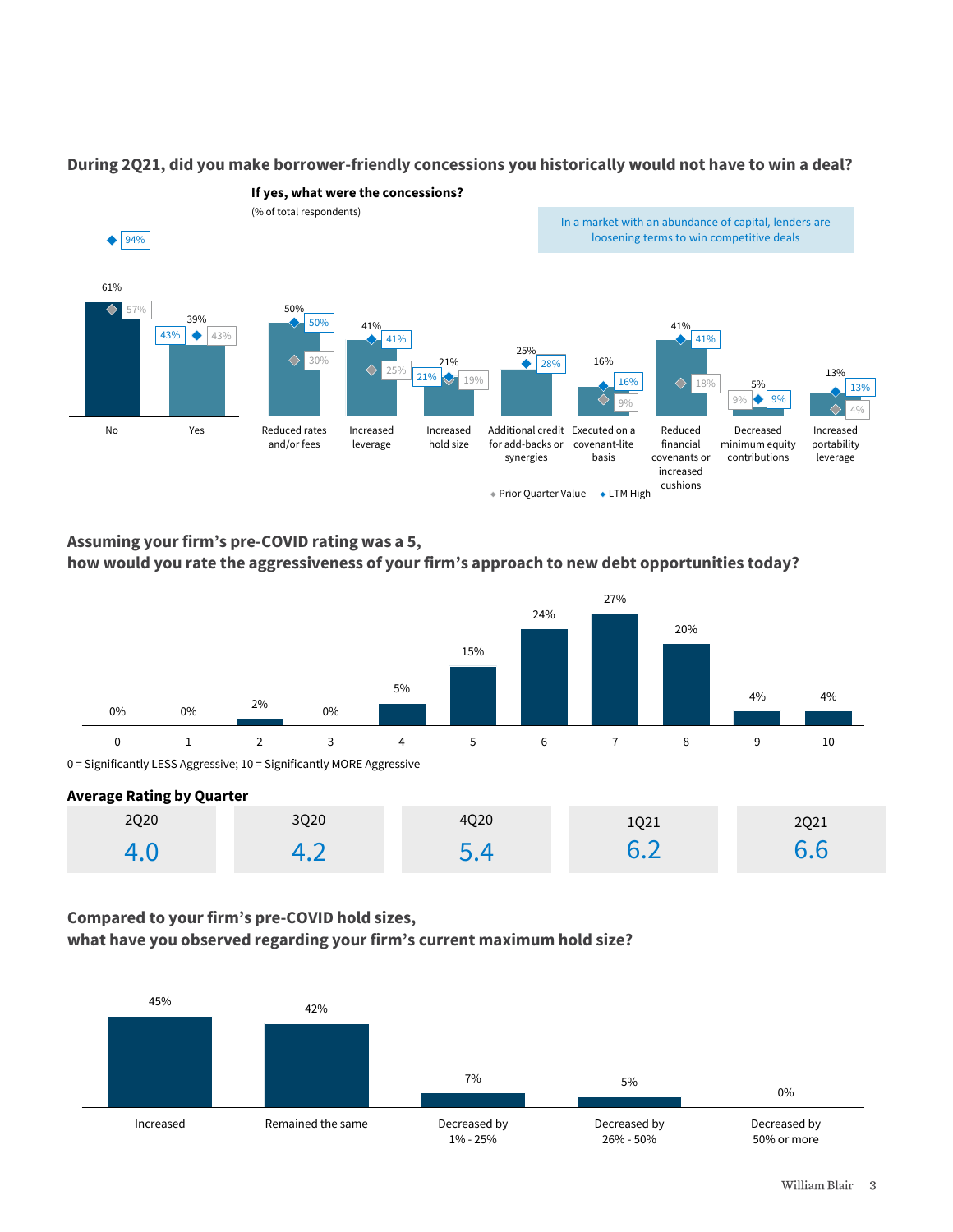#### MARKET UPDATE AND ANALYSIS



#### **What is your firm's current maximum hold size for a single credit?**

#### **Has your firm implemented or considered implementing an Environmental, Social & Governance (ESG) policy related to how new credit opportunities are evaluated?**



#### **If yes, please expand on your firm's ESG policies / initiatives as it relates to new credit opportunities**

- Custom designed ESG framework used at the time of screening, underwriting, and portfolio monitoring of a credit investment
- Screening prospective companies for ESG risks (typically occurs later in the diligence process)
- This has become an extreme point of focus for us now. We include a special ESG section / questionnaire in our diligence requests
- ESG diligence list when no third party ESG work has been commissioned.
- Require an affirmative covenant to implement formal ESG policy at the borrower if one is not in place at closing
- We have an ESG committee in place that will be consulted on deals that may be an ESG issue
- Implemented formal ESG policies and procedures in 2016 and now has a robust program; ESG considerations are integrated into individual investment decisions and overall portfolio construction
- We score each of the three components. The score does not have to be perfect but if there is a material issue that cannot be sufficiently mitigated, we may decline the opportunity
- All potential credit opportunities reviewed by a third party ESG reviewer
- Every investment committee includes ESG considerations
- Focus on assessing ESG risk and ways to mitigate/influence situations where there is a clear ESG issue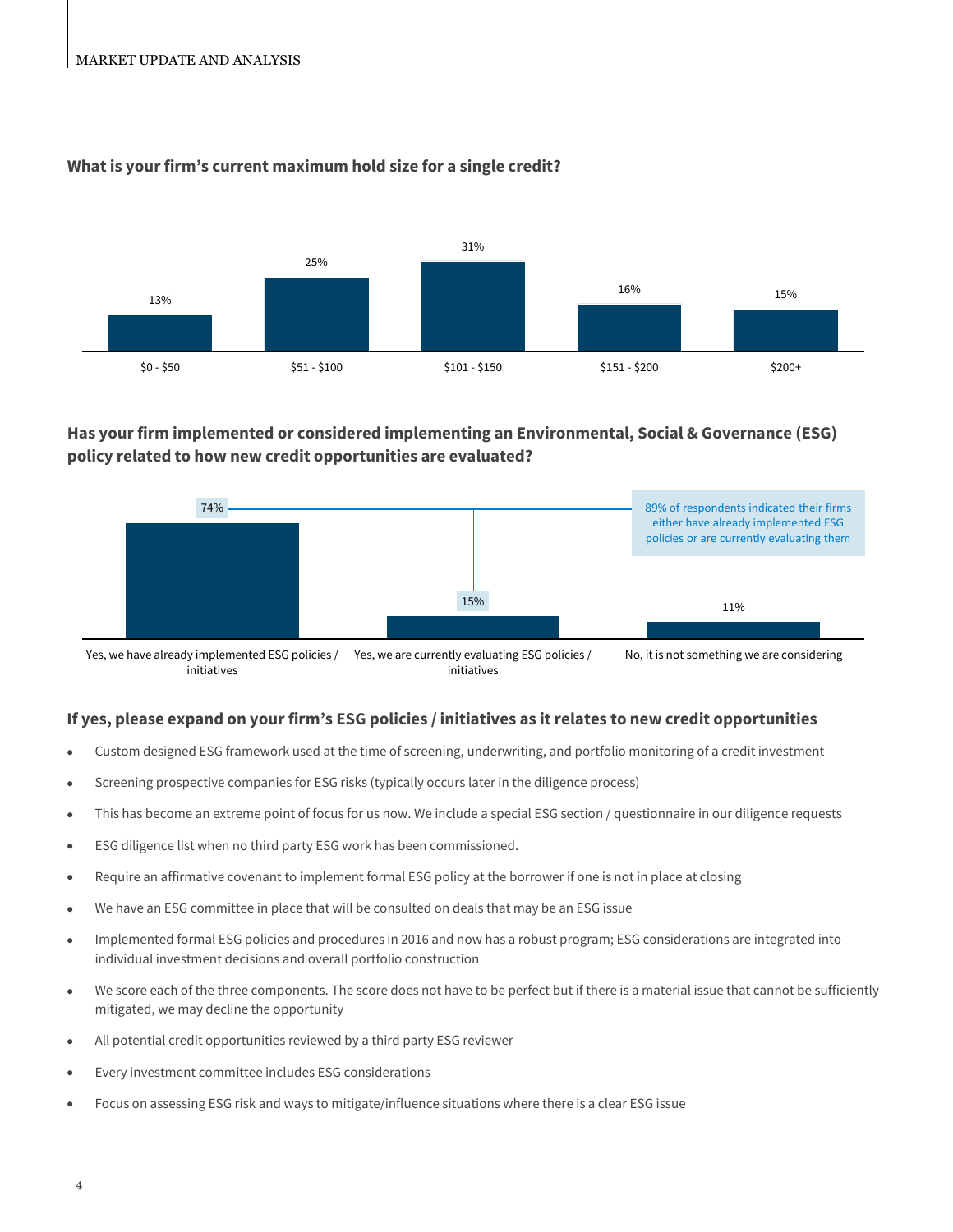#### **Are there any specific sectors or industries for which your firm is proceeding more aggressively or cautiously today compared with 6 months ago?**

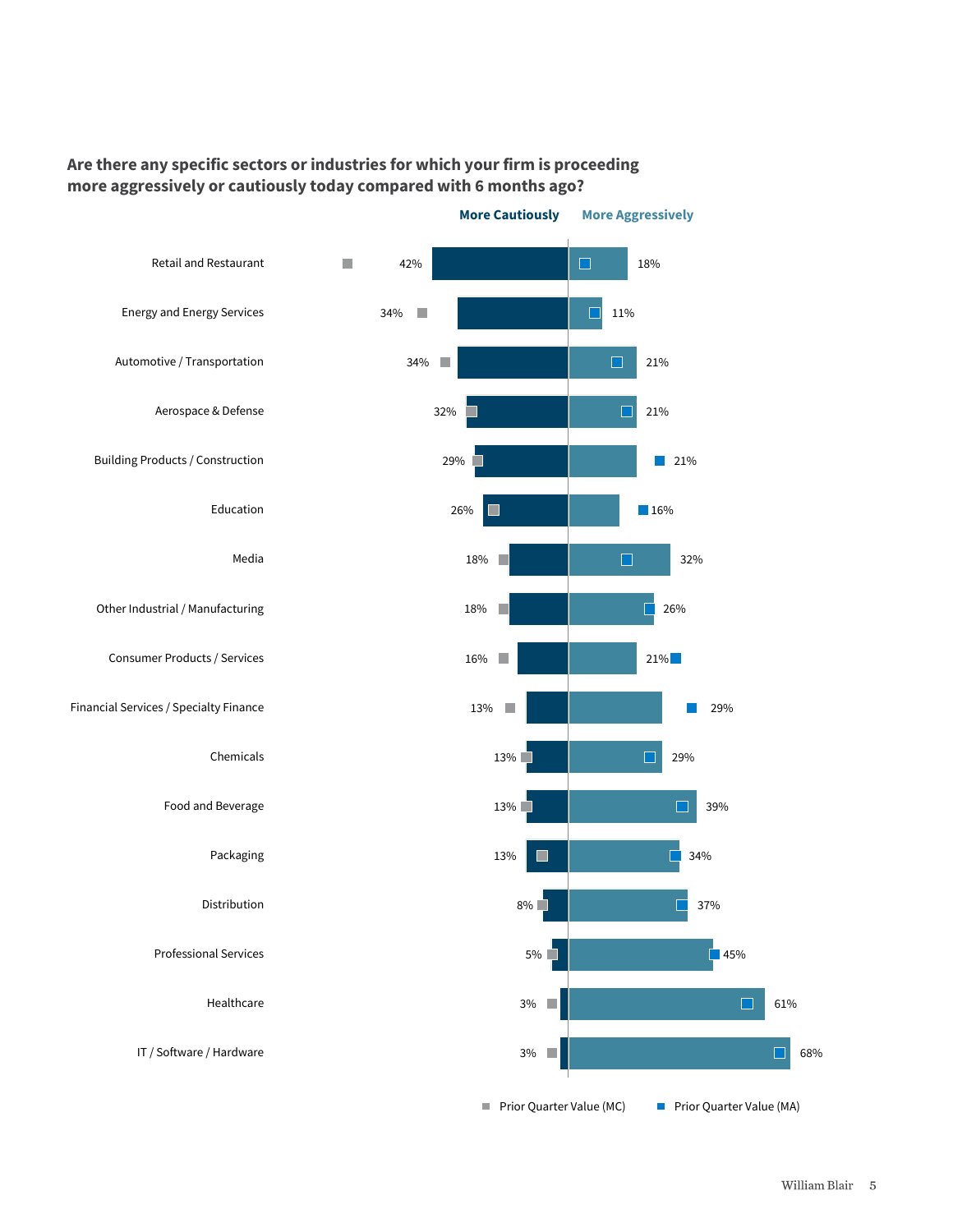#### **For the remainder of 2021, what are your expectations regarding pricing of your primary debt offering?**





### **For the remainder of 2021,**

#### **what factors or trends do you expect will have the most significant impact on the leveraged loan market?**

- Inflation concerns along with the tightening of the treasury market
- COVID second wave along with rising interest rates
- Loan supply and number of companies that seek to transact before the anticipated Oct/Nov tax increases take place
- Market liquidity and Federal Reserve actions
- Free money availability causing market quality deterioration
- Continued growth of private credit funds and competition for top tier assets
- M&A volume exploding, soaking up dry powder, re-finding equilibrium of terms
- Continued capital deployment from private equity buyers; lenders' increased appetite for earning assets
- Inflation, labor shortage (increased cost of labor), and commodities volatility
- Tax law changes (if proposed capital gains changes are pushed to 2022, it will be a heavy Q4)
- Equity valuations / asset values, if things remain inflated, leveraged lending terms will continue to loosen
- Tax law changes, an increase of market entrants and scaling of existing credit shops
- A drop-off in the supply of new paper
- Potential tax law changes driving M&A volume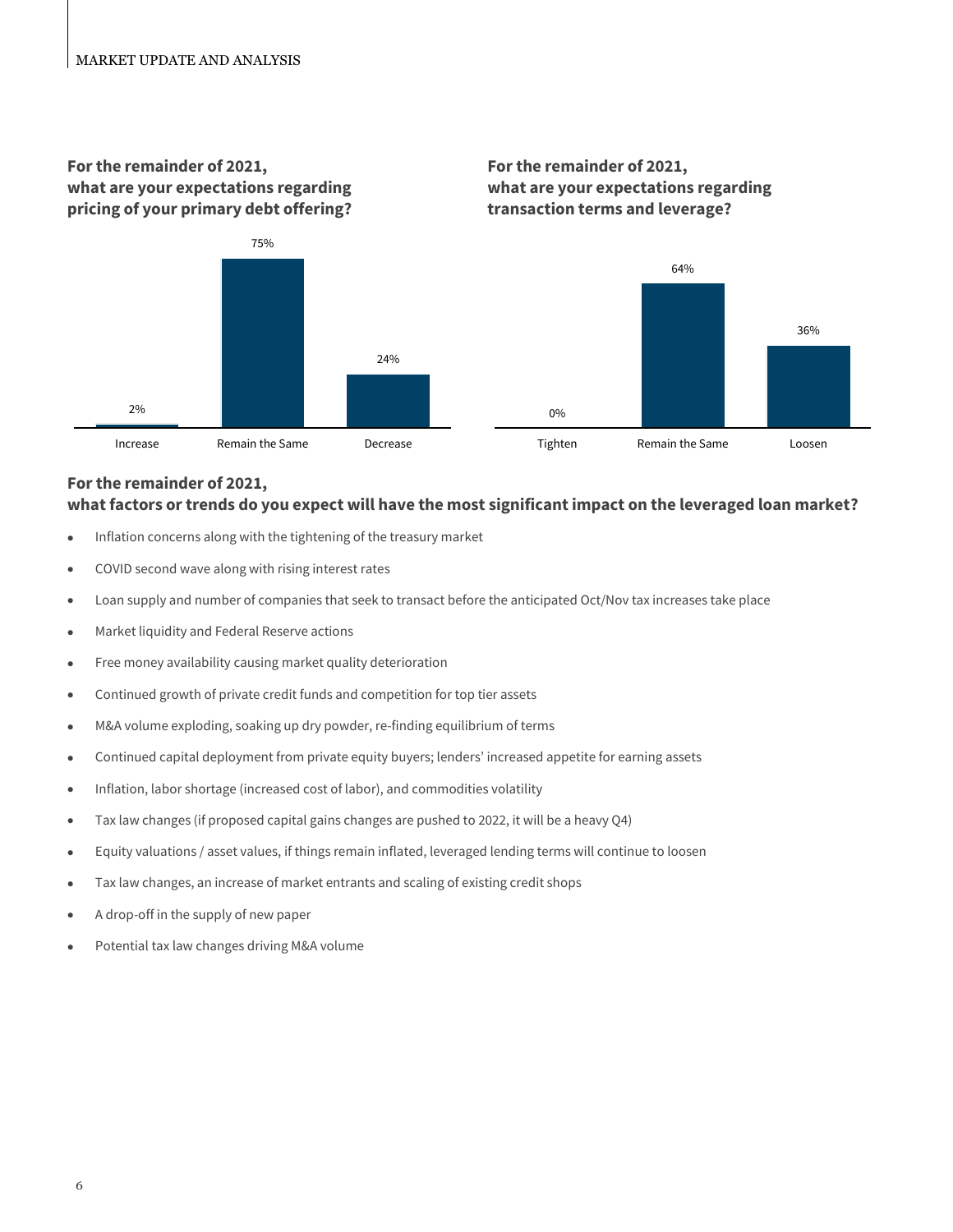Drawing on our deep product expertise and the strength of our relationships, William Blair has built a leading leveraged finance franchise. Sponsors and business owners turn to us for outstanding execution in support of their capital-raising objectives.

#### **Recent transactions include:**



#### **William Blair by the Numbers**

# 125+

*completed leveraged finance transactions since 2015*

\$19B+ *arranged financing since 2015*

# 475+

*lender and alternative credit provider relationships*